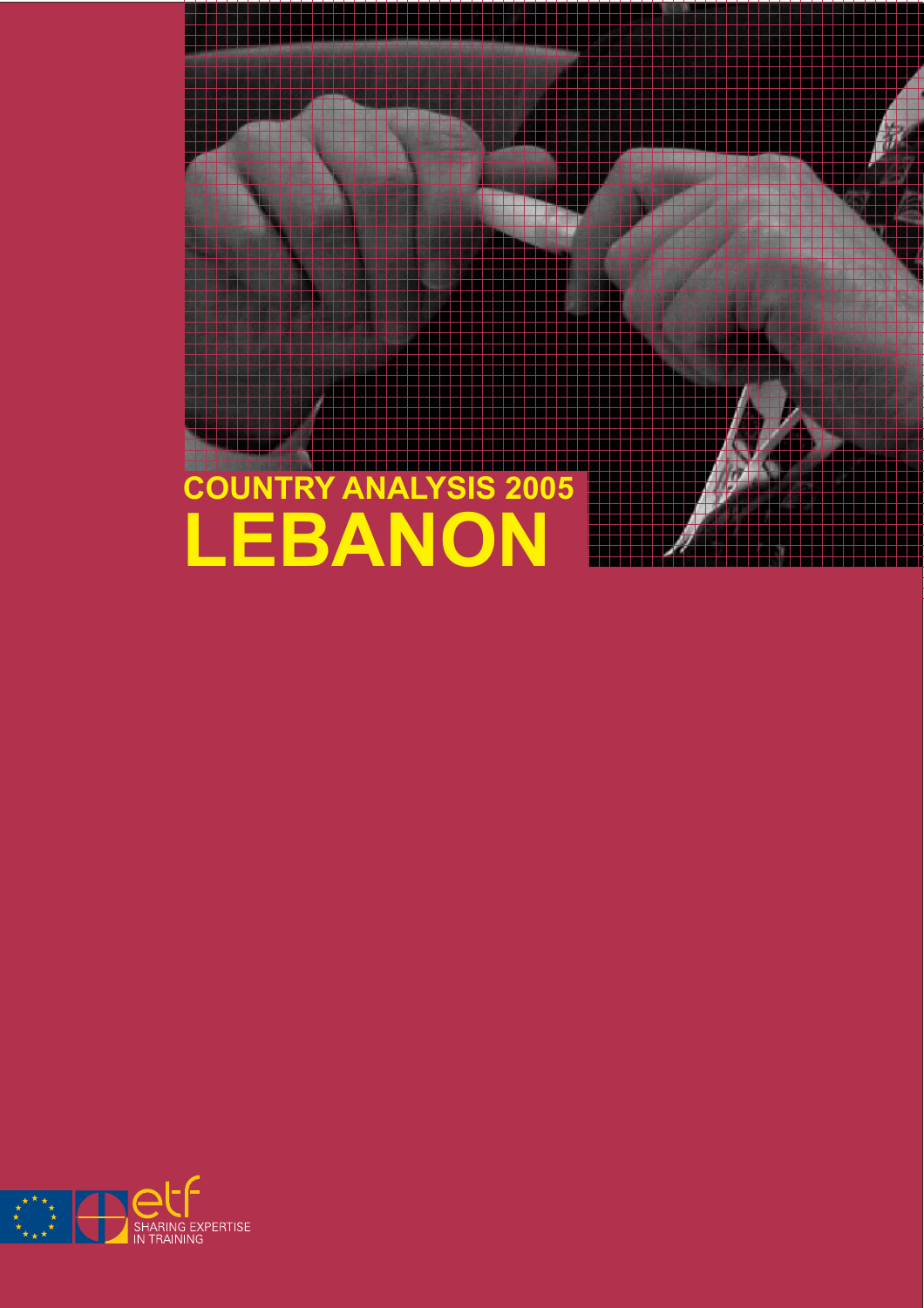



# **ETF COUNTRY ANALYSIS 2005**

## **Summary**

Lebanon has a population of just over 4 million people. By 2000 its war-damaged physical infrastructure had been substantially reconstructed. The economy, however, is still facing significant difficulties, with the overall deficit in 2004 reaching almost 16% of gross domestic product (GDP) and the public debt amounting to one and a half times Lebanon's GDP. Lebanon's economy is currently in difficulty and the political crisis is aggravating the economic situation and worsening the business climate. 'Signs of the end of Paris-II financial dynamics are obvious.' ('Lebanon Quarterly Update', World Bank).

The unemployment rate is estimated to be 14–18%. Unemployment is a particular problem among new labour market entrants. In 2001 the unemployment rate for the 15–24 age group was 22%, a figure made up of a rate of 19% for young men and an alarming 30% for young women. Other striking features of the Lebanese employment situation include the influx of foreign workers into the country's labour market and the large number of Lebanese people seeking and obtaining employment abroad.

The increase in unemployment among educated workers suggests that the education system is failing

to adapt the skills of the future labour force to the needs of the labour market. Learning achievements and the links between education and the labour market need to improve markedly if Lebanon is to have the necessary skills to compete in the global knowledge economy. The two main issues for the sector are: (i) the low levels of efficiency and quality; and (ii) the weak public institutional, steering and management capacities.

Future donors support in the field of human resource development (HRD) should include interventions dealing with the quality and sustainability of the education and training system. It should aim to (a) improve the quality of the education system by improving the effectiveness and efficiency of educational institutions, enhancing the training of teachers and trainers and improving the educational research and development function; (b)



enhance the capacity for steering and evaluating the education system by supporting institutional development and implementing mechanisms to evaluate public and private institutions; and (c) promote continuing training by fostering well-designed cofinancing arrangements and creating the structural preconditions for reaping the benefits of such training.

A range of instruments could be utilised. This would include (a) catalyst/pilot activities, with the aim of obtaining tangible results that could be used as a benchmark and success story for the whole system; (b) a bottom-up approach through educational institutions and non-governmental organisations (NGOs), which are more responsive and open to development than central administrations; and (c) with some preconditions, SWAP intervention phased in two stages. The first phase should prepare the ground for successful implementation. The second phase could then be dedicated to the implementation of a sector programme within the conducive environment created during the first phase.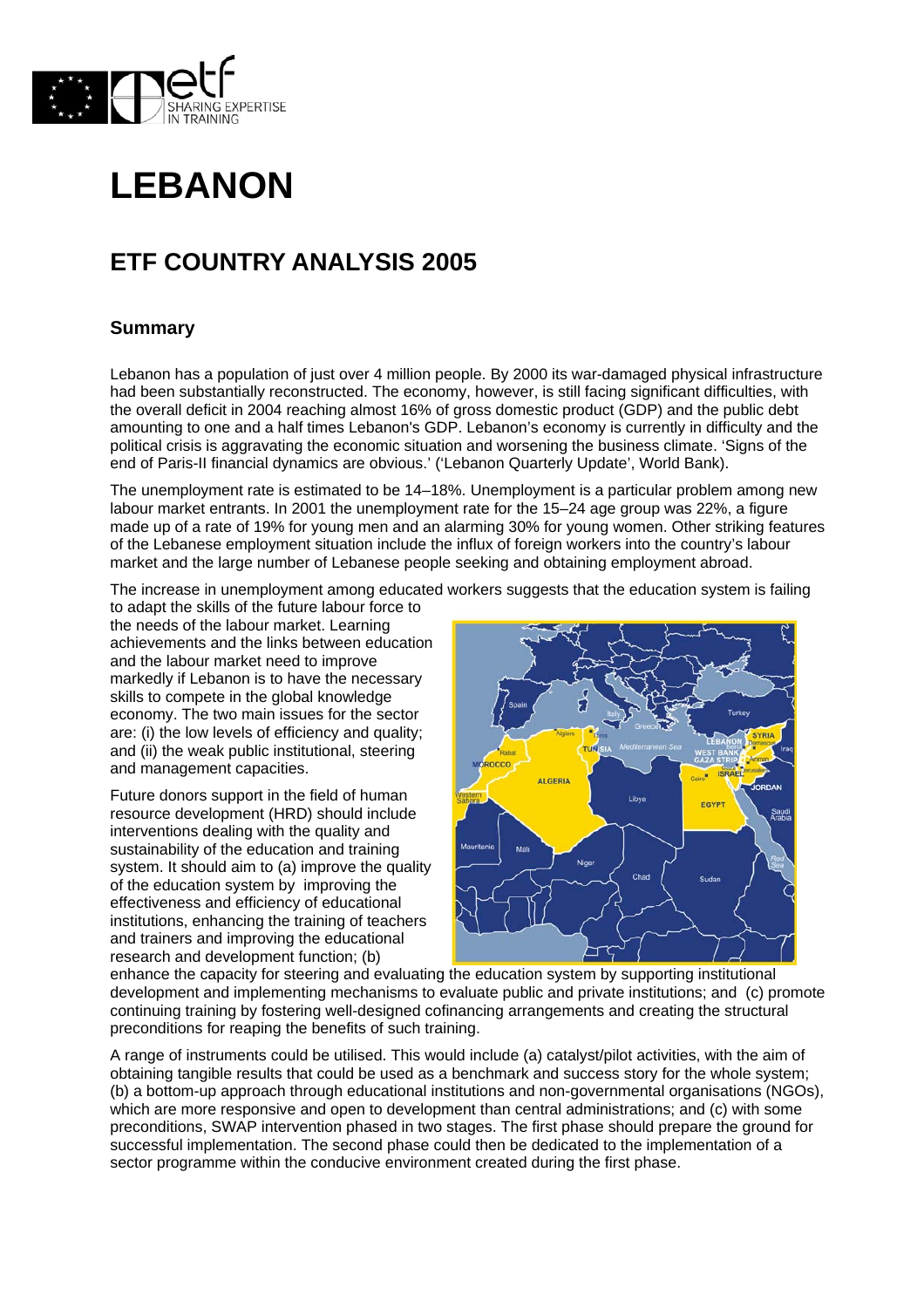# **1. Current situation and trends in human resources and labour market development**

## **Political situation**

The transitional phase that is now underway in Lebanon, following the withdrawal by Syria all of its forces from the country and the organisation of the legislative elections, is being closely observed by the United Nations and other international organisations. Of particular interest is the emerging democratisation, which remains vulnerable, and the civic consensus based on the centrality of Lebanon as a nation state. The latter could in the future have a significant impact on the institutional capacity of the state, particularly its ability to lead reforms.

## **Economic situation**

Lebanon has a free-market economy and a strong laissez-faire commercial tradition. There are no restrictions on foreign exchange or capital movement, and bank secrecy is strictly enforced. There are practically no restrictions on foreign investment. However, the investment climate suffers as a result of corruption, arbitrary licensing decisions, high taxes and fees, archaic legislation and a lack of adequate protection of intellectual property.

The Lebanese economy is based primarily on the service sector, which accounts for approximately 60% of GDP. The major sub-sectors are commerce, tourism and financial services. The post-conflict era has also witnessed a significant boom in construction.

From 1992 Lebanon embarked on a massive reconstruction programme to rebuild the country's physical and social infrastructure, devastated by both the long civil war (1975 – 90) and the Israeli occupation of the south (1978 – 2000).

In February 2001 the government presented a reform programme and an ambitious economic policy to the World Bank and the EU presidents at a Paris-hosted conference (Paris I). The programme focused on economic revival and sustainable growth, privatisation, fiscal consolidation and structural reform, and monetary and financial stability. The government has also maintained a firm commitment to the Lebanese pound, which has been pegged to the dollar since September 1999.

In November 2002 Lebanon submitted a comprehensive programme on its financing needs to the Paris II Donors' Conference and succeeded in obtaining pledges totalling USD 4.4 billion, including USD 3.1 billion to support fiscal adjustment and USD 1.2 billion to support economic development projects.

In July 2003 the International Monetary Fund (IMF) publicly commended the government for its efforts on fiscal reform and debt restructuring, while expressing concern over delays in privatisation and securitisation, and urging fiscal consolidation, economic reform and improvement in the overall domestic political climate.

Monetary stabilisation coupled with high interest rate policies aggravated the debt service burden, leading to a substantial rise in budget deficits. Thus the government accumulated significant debt, which by 2004 had reached USD 35 billion, or 190% of GDP, with the ratio of budget deficit to GDP reaching 16.6%.

Lebanon's economy is currently in difficulty, and the political crisis is aggravating the economic situation and worsening the business climate. Various indirect indicators point to a slowdown in economic activity: performance in the tourism, trade and construction sectors has declined compared with a year ago. The most recent World Bank publication, 'Lebanon Quarterly Update' states that 'signs of the end of Paris II financial dynamics are obvious'.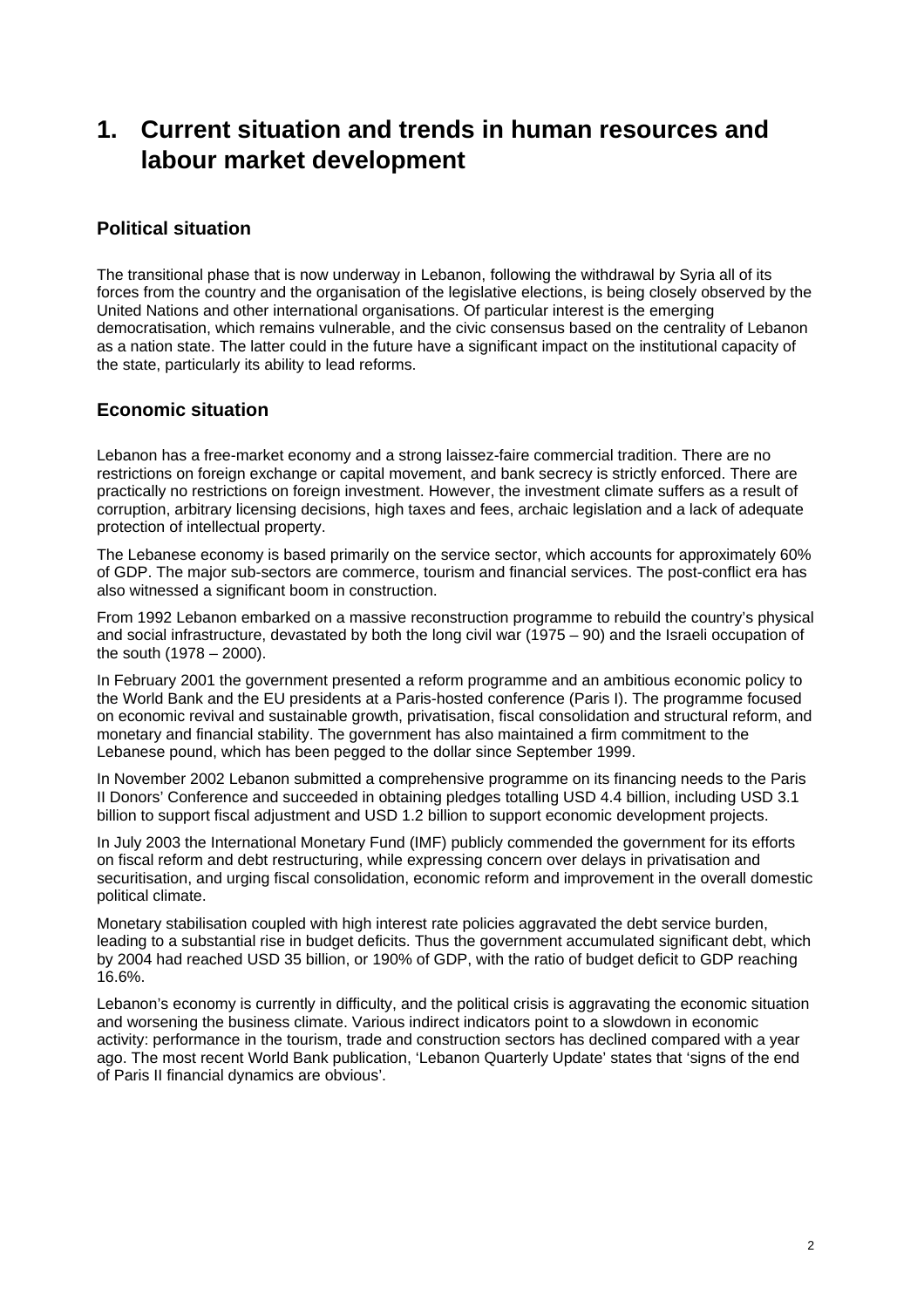#### **Table 1: Key economic indicators[1](#page-3-0)**

| <b>Indicators</b>           | 2001    | 2002  | 2003      |
|-----------------------------|---------|-------|-----------|
| GNP (USD billion)           | 16.7    | 17.3  | 18.1      |
| GNP growth                  | 2%      | 2%    | 3%        |
| PIB per inhabitant (USD)    | 4,734   | 4,819 | 4,935     |
| Inflation rate              | $-0.4%$ | 1.8%  | 1.4%      |
| External Debt (USD billion) | 12.5    | 17.1  | $\cdot$ . |

## **Social situation**

Lebanon has pockets of serious poverty, but little statistical information on its extent and depth are available. A recent study (Council for Development and Reconstruction (CDR), 2003) estimates the absolute poverty line for 2001 to be LBP 509,000, or some USD 340, per month for an average household of 4.64 members. According to the study, on this basis around 7.1% of Lebanese households are living under the absolute poverty threshold. The average poverty gap in the country is estimated at around LBP 95,000 or USD 63. Though this varies significantly across regions, it can be taken as an indication of the fragile nature of the status of the poor. While the demographic profile of poor families is not uniform, some common characteristics can be identified. Poor families tend to be larger than other families, they are younger and have high dependency ratios. Poor families report higher drop-out rates, lower levels of educational achievements, higher levels of public school enrolments and higher illiteracy rates. Economically, poor families have low activity rates and lower average numbers of workers per family; they are more involved in handicrafts and agricultural activities. Small-scale self-employment is the predominant work status among these families (CDR, 2003).

## **The labour market**

## **Characteristics of the labour market**

According to the 1997 labour market survey 1.25 million people were in employment, 1.41 million were inactive and 1.24 million were in education, of a total estimated population of 4.01 million people. The active population (employed and unemployed) was around 34% of the total. In 2001, 35% of the

population was active, 3[2](#page-3-1).2% was inactive and 32.1% were in education (USJ, 2003)<sup>2</sup>. The male labour force participation rate was 53% compared to only 15% for women.

Some of the most striking features of the Lebanese employment situation are, however, not reflected in the official statistics. These features include the influx of foreign workers into the Lebanese labour market and the large number of Lebanese people seeking and obtaining employment abroad. An estimated 1.4 million foreign workers, over 80% of them Syrians, are employed either formally or informally primarily as unskilled and semi-skilled workers in the construction sector (39%), seasonal agricultural jobs (33%), municipal and sanitation work (20%), the service sector (8%) and industry (2%). The majority of the foreign workers are not registered, and work at salary levels well below those established for Lebanese workers. The low salary level for semi-skilled work adds to the very low esteem in which manual work is held by the Lebanese population in general.

Despite the lack of concrete figures concerning Lebanese emigration, it is generally accepted that emigration is most common among those with higher education and higher skill levels, including graduates from the higher end of technical education. In fact a high level of education is seen as a passport for emigration.

There is a clear mismatch between the supply of and demand for educated people in certain occupations and types of education. This is particularly the case for higher education graduates, who

l

<span id="page-3-0"></span><sup>1</sup> Sources: IMF Data (April 2004); World Bank; Oanda.

<span id="page-3-1"></span><sup>2</sup> Université Saint Joseph (USJ), 'L'entrée des jeunes Libanais dans la vie active et l'émigration', Preliminary results of a population and labour market survey, Faculté des Lettres et des Sciences Humaines, Université Saint Joseph, Beirut, 2003.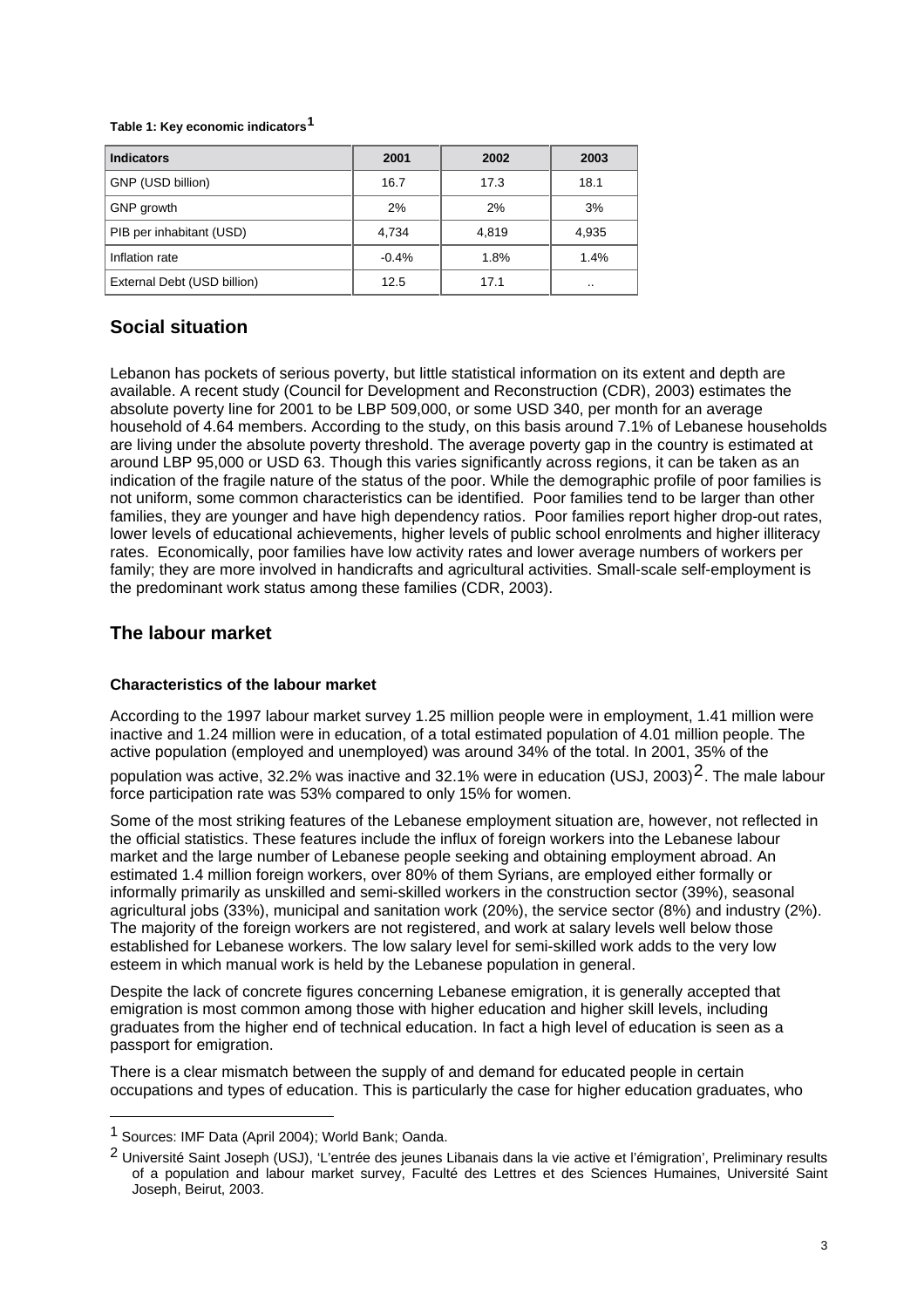consequently often occupy positions that would normally require only a technical education. One example is the large number of graduates qualified in accounting, which far outnumbers the needs of the labour market.

### **Gender issues**

The 1997 National Employment Organisation (NEO) survey of employment indicated that the level of education of working women is higher in relative terms than that of men: 27.5% of women have a university degree compared with 18.4% of men, and 38.3% have completed secondary education compared with 21.0% of men. The female labour market population is relatively young (68% under the age of 30); this population includes a large number of single women (48.6%), which reflects the tendency of women to leave the labour market as their family responsibilities increase. Women's overall rate of participation in the labour market continues to be much lower than that of men, even though the law promotes gender equality: the rate for women is 27.8% compared with 72.2% for men. Statistics show that 24.4% of the female active population are employed in the education sector, 16.0% in services and commerce, 15.34% in domestic work, 11.5% in industry and 8.34% in health and social work.

### **Unemployment**

Unemployment increased significantly during the war and, following significant employment growth in the mid 1990s, has once again risen in recent years. According to the Living Conditions Survey, unemployment was around 8.6% in 1997 (ASC, 1998), while the USJ survey gives an unemployment rate of 11.5% for the end of 2001 (USJ, 200[3](#page-4-0))<sup>3</sup>. Estimates from international organisations put the current unemployment rate considerably higher at 14–18% (ETF (2001) and World Bank data).

Unemployment is a particular problem among new labour market entrants (USJ, 2003). In 2001 the unemployment rate for the 15–24 age group was 22%, a figure made up of a rate of 19% for young men and an alarming 30% for young women. The unemployment rate for young men is reduced by the fact that many of them (more than 5% of the age group) are in military service (and counted as 'working'). Unemployed young people account for more than 70% of the unemployed population. Around half of these are first-time jobseekers. The increase in unemployment appears to be primarily as a result of the increased labour participation of women: the unemployment rate for women more than doubled from 7.2% in 1997 to 18.2% in 2001 (ibid.). Each year an estimated 48,000 new jobseekers enter the labour market, of whom some 20,000 are graduates from universities and vocational/technical colleges.

#### **Labour market institutions**

l

Although a number of institutions do occasionally prepare labour market surveys with the assistance of international organisations, these are not produced on a regular basis. An example of this is the work of the National Employment Office (NEO). The capacity for undertaking labour market needs assessments is limited and essentially quantitative. A qualitative understanding of labour market needs does not exist. The other main task of the NEO is to improve the link between demand and supply through guidance and counseling, vocational training and placement services. However, its capacity in terms of human and financial resources is limited, and it is unable to fulfill this task in a satisfactory way.

A number of NGOs provide vocational guidance, training and intermediation services. Examples of such institutions are the Al Kafaat Foundation, the Young Men's Christian Association (YMCA) and the Movement Social.

#### **Size and constraints of the informal micro-enterprise (IME) sector**

In Lebanon, as elsewhere in the region, the IME sector is of major importance for the economy. Despite this, no statistical information or analytical studies on the IME sector are available. It is estimated that the sector provides employment and incomes for 285,000–460,000 people, which would mean that the IME sector accounts for 25–40% of total non-farming employment. Trade is the most important IME

<span id="page-4-0"></span><sup>3</sup> Université Saint Joseph (USJ), 'L'entrée des jeunes Libanais dans la vie active et l'émigration', Preliminary results of a population and labour market survey, Faculté des Lettres et des Sciences Humaines, Université Saint Joseph, Beirut, 2003.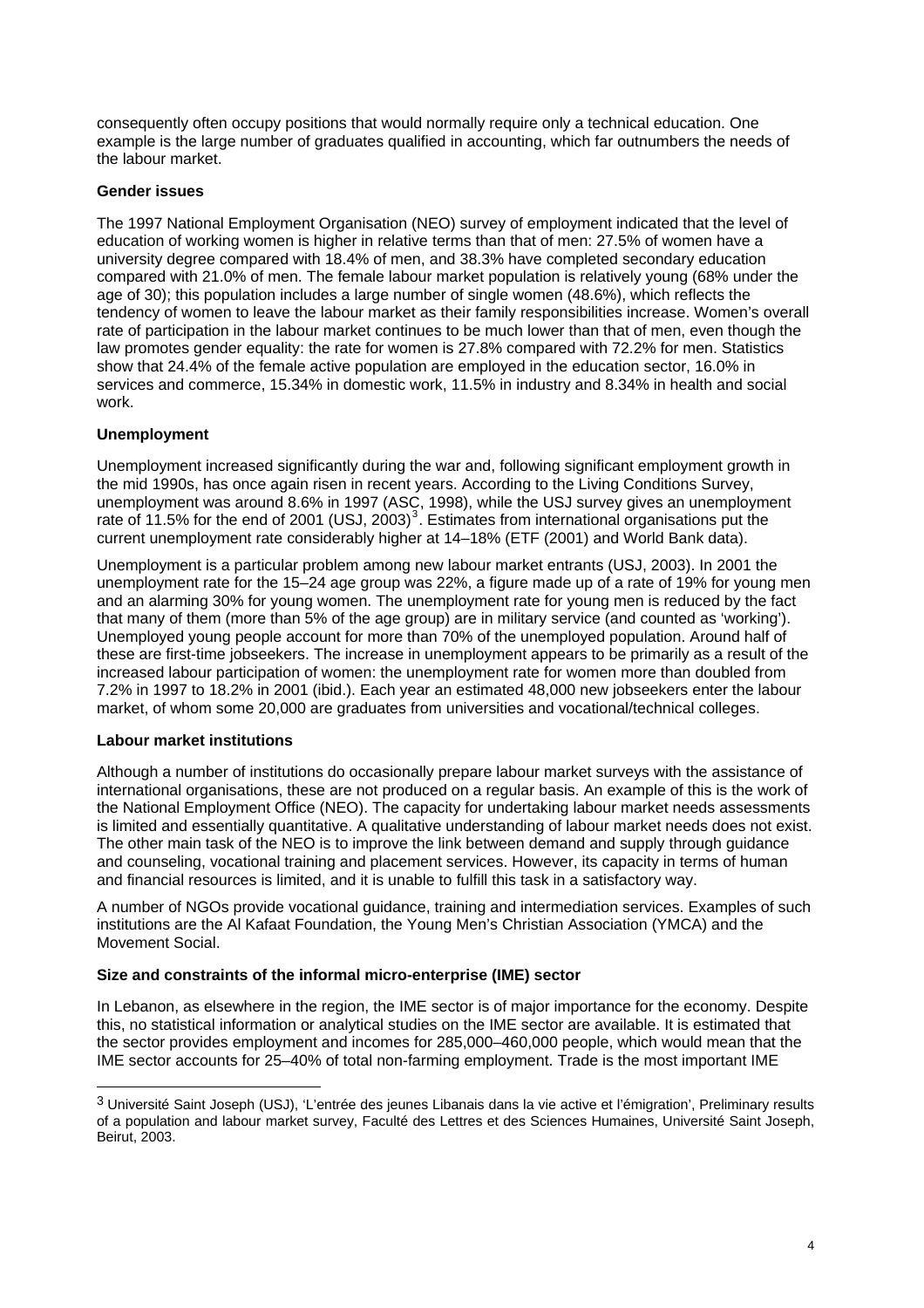activity (constituting 45% of estimated IME employment), followed by manufacturing (25%), transport (taxis) and services. Some observers refer to a process of 'labour informalisation', in which the number of registered enterprises is declining while at the same time the number of unregistered microbusinesses is increasing.

It appears that the government of Lebanon is not yet very interested in small-scale economic activities. There exists no policy framework for small business development, and apart from the social fund activities supported by the EC, there are as yet no special support programmes for this sector. Moreover, the IME sector has so far not organised itself into associations or other representative bodies.

# **Summary**

In general the Lebanese labour market is characterised by a low employment rate, an influx of foreign workers that matches the size of the domestic labour force, and a growing informal sector. Unemployment is especially high for new entrants to the labour market and there is a clear mismatch between the supply of and demand for educated people in certain occupations and types of education.

There are no active labour market policies, and the country's one employment office has very limited capacities in terms of staff, resources and facilities to provide relevant services to individuals and enterprises.

# **2. Contribution of HRD to socio-economic development**

The lack of up-to-date data seriously compromises analytical work on the Lebanese education and training system. Statistics used by different directorates are often not comparable. There is even less reliable data available on the private sector. With an absence of information on the most elementary parameters of the education system, the following analysis is based on the most recent data available and also on the ETF's knowledge of the situation in Lebanon.

## **Organisation and structure of the education sector**

Since 1994 the education ladder has comprised the following four elements.

- Primary education of six years' duration is free and compulsory for children aged 6–11 years.
- Intermediate education (lower secondary) of three years' duration is provided free to children aged 12–15 years.
- Secondary education of three years' duration provides the choice of an academic or a vocational track.
- Higher education is also available.

In 2000 a general reorganisation of the various government ministries and agencies was undertaken. This led to the establishment of the Ministry of Education and Higher Education (MEHE), under which were regrouped the following departments.

- Directorate General of Vocational and Technical Education (DGVTE)
- Directorate General of Education
- Directorate General of Higher Education
- Center for Educational Research and Development (CERD)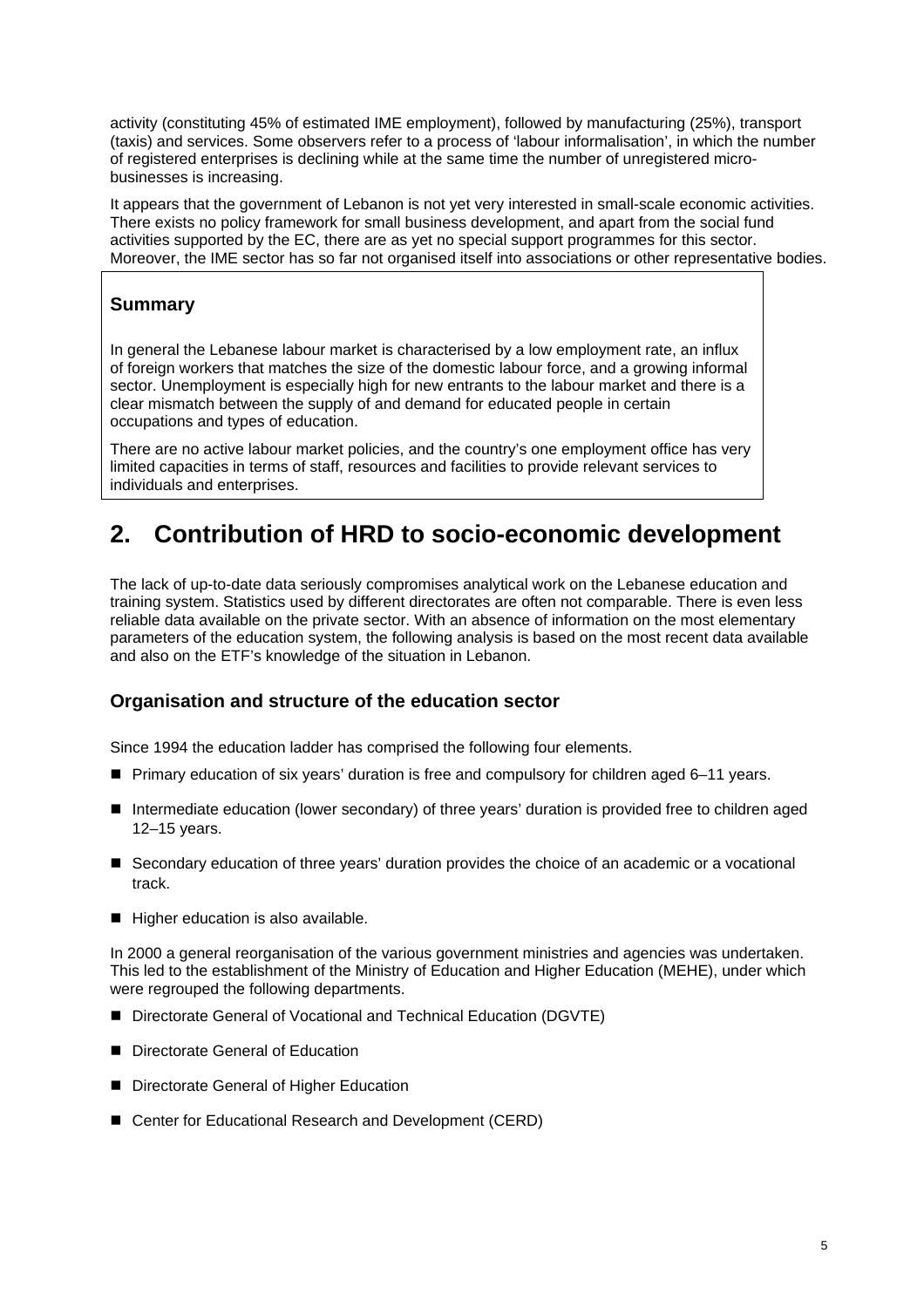# **General education**

## **Enrolment**

In 2002 Lebanon had a total of 2,677 schools, of which 1,324 were public and 1,353 private; 381 of these were religious or other specialty schools. During the same academic year 899,508 students were enrolled in general education, with 604,804 at the elementary level, 188,411 at the intermediate level (44% of these in public schools) and 106,293 at the secondary level (54% of these in public schools). In recent years there has been increased pressure on public institutions (and finances), and enrolment statistics show that there are growing numbers of children (estimated at 25,000) moving from private to public schools, particularly in the post-primary grades. This trend can be partly explained by the high cost of education in private schools and by the economic setbacks experienced by Lebanese families. It is a trend that is expected to continue in the coming years.

## **Role of the private sector**

The Lebanese education system is unique in the region, with nearly 60% of total enrolments in grades 1–12 being in non-government schools. The private sector has always played a pivotal role in education provision and financing. It is divided into two clusters: for-profit schools and subsidised schools. The private sector is extremely heterogeneous; it comprises a wide range of institutions with diverse objectives, which appear to differ enormously in their quality and performance.

# **Higher education**

Higher education in Lebanon is provided by about 41 colleges and universities. Only two of these are public institutions: the Lebanese University and the Lebanese Academy of Fine Arts. Both the private and public sector are administrated by the MEHE. Admission to higher education institutions is based on the 'Baccalauréat libanais'. The reorganisation and upgrading of the private sector was a major concern of the former Minister of Education and Higher Education. In 2002 there were 124,730 students enrolled in registered institutions of higher education (recognised by the MEHE), resulting in 15,686 graduates.

## **Vocational education and training**

## **The formal system**

In Lebanon the MEHE is the main authority for training, although there is fragmentation in the technical vocational education and training (TVET) sector, with other ministries, such as those for Social Affairs, Agriculture, Labour, Tourism and Health, responsible for TVET in their respective areas. Within MEHE, responsibility for TVET is assigned to the Directorate General of Vocational and Technical Education (DGVTE).

Formal VET is an integral part of the education system in Lebanon. After six years of primary education, pupils can choose between a general education pathway and a vocational and technical pathway. The mainstream vocational pathway includes a two-year cycle for obtaining a basic vocational qualification (CAP) and continues with an additional two-year cycle providing a vocational qualification (BP) to complete intermediary education. Upon completion of this stage, pupils can choose between a technical baccalauréate (BT) and the dual system (DS) to fulfil the secondary education requirements. The system provides easy transfer from different levels of general education into corresponding levels of vocational and technical education, though not vice versa. Until now it has been necessary to undertake an additional one-year programme after the DS in order to continue in the education system. In contrast the BT provides immediate access to higher vocational education in the form of a three-year cycle to obtain a higher technician's diploma (TS), and an additional two-year cycle to obtain a technical diploma (LT). The BT also provides access to university.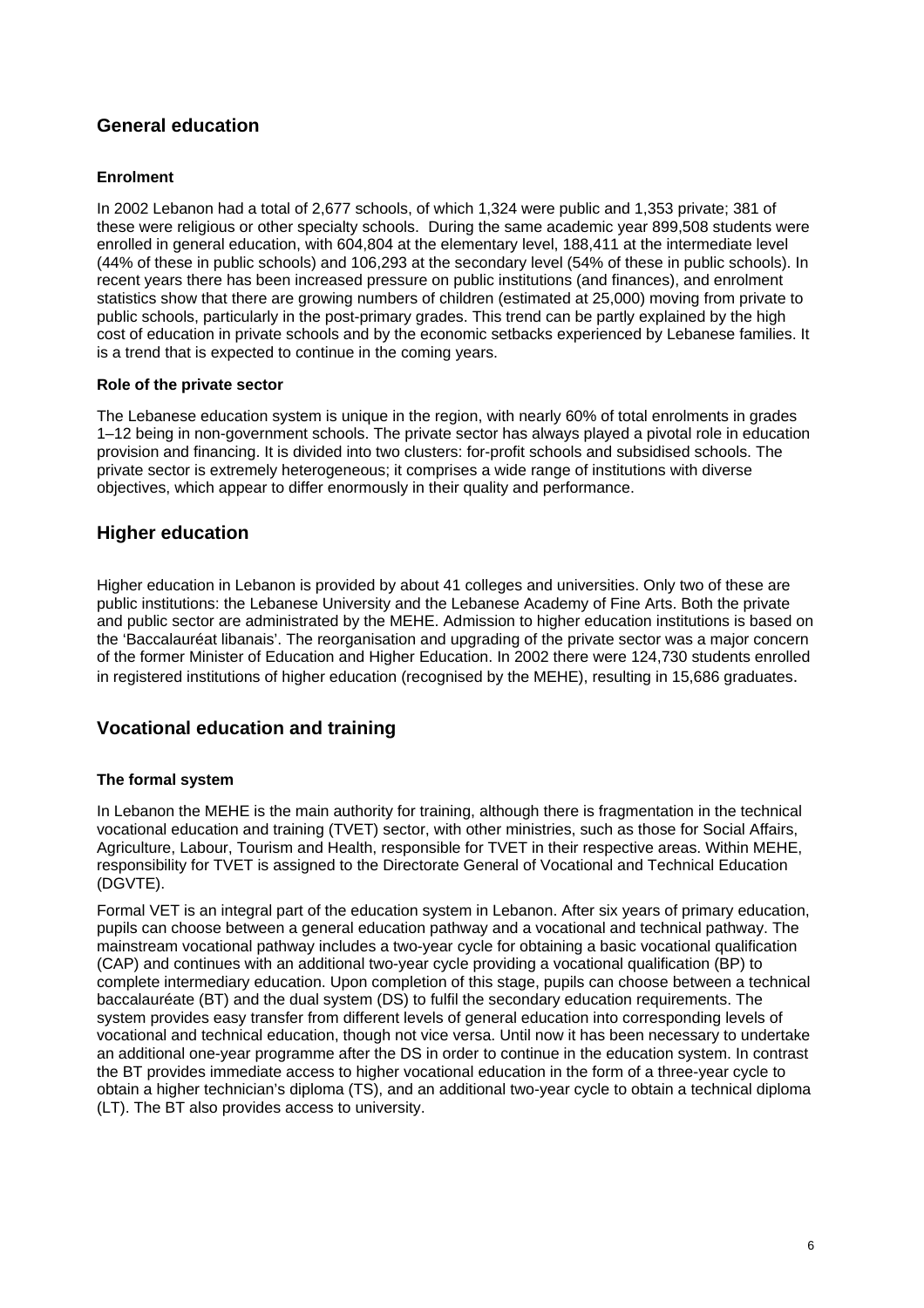Total enrolment in technical and vocational education has increased from 45,984 in 1997/98 to 66,950

in 2002/03, with 35.[4](#page-7-0)% and 46.4% of students attending public schools respectively.  $4$  All types of technical and vocational education programmes are provided in technical schools. At the beginning of the school year 2004/05 there were 76 public technical schools compared to 54 public schools in 2002/03. This increase is a result of the on-going school building programme. The aim is to increase total enrolment to 90,000 by 2010, two-thirds of whom should be able to attend public schools. There are also almost 400 private providers, divided into two main groups: for-profit schools and those run by not-for-profit NGOs.

In 2000/01 the total number of teachers in the public schools was 4,109. Teachers in the public VET schools represent a group of heterogeneous individuals, in that wide differences in their academic qualifications and practical work experiences can be identified. A large proportion of them are part-time staff who lecture for a few hours a week at one or more schools. The current recruitment and evaluation systems do not take account of teachers' levels of competence.

## **Private VET sub-sector**

The private VET sector is dispersed across small companies and focuses mainly on non-capitalintensive training subjects (namely tertiary subjects). This sector has flourished by offering an alternative to fill the gaps between the levels of supply and demand at public schools. The sector is divided into two main categories: one category consists of schools run as profit-making establishments; the other category is schools run by NGOs, and mainly subsidised by the government and by local and international donors (students' contributions are minimal). In both categories there are noticeable variations in the quality of both the programmes offered and the teachers. The results of the official examinations for the various degrees clearly show the success rates of students from different private schools and the large gap that exists between the best-and worst-performing schools.

All private VET schools should be controlled by DGVTE with regard to their methods and delivery of national/civic education and physical education, along with their health and safety procedures. DGVTE should also control aspects of these schools that relate to official degree programmes offered: these aspects include the implementation of the official curricula, technical and pedagogic resources, the examinations system and teachers' qualifications. In practice, the fact that the DGVTE has limited physical and financial resources means that its control of private schools is almost nonexistent.

Private VET schools are not authorised to issue any diplomas or certificates in relation to accomplishments in technical education or any certificates of competence for any trade. Private schools wishing to offer their students an opportunity to participate in the national official examinations<sup>[5](#page-7-1)</sup> organised by DGVTE in June/July of each year must follow the official curricula and related regulations issued by DGVTE. In 2000/01 the total number of students in private schools was 56,174 (58.3% of them following official degree programmes and the remainder following special school programmes), and the total number of teachers was 6,856.

Private schools also offer short-term programmes (usually 3–12 months, which can extend to 2 years in rare cases). The contents and methods of delivery of these programmes are under the total control of the schools themselves, without any interference from DGVTE.

## **The non-formal system**

l

Non-formal vocational training in Lebanon mainly takes the form of short accelerated courses at different entry levels and complexities, up to a maximum of nine months' duration. Completion of such training is acknowledged with a certificate that has little public recognition. The total number of students enrolled in non-formal vocational training is not known. Non-formal vocational training is also provided by both public and private providers. Many of the 382 private institutions provide accelerated training courses at different levels. Public provision is available through five training centres established in schools within the formal system that are run by the Department for Vocational Training of the DGVTE, two training centres and three mobile units operated by the Ministry of Labour, and around 70 community development centres operated by the Ministry of Social Affairs. In addition the National

<span id="page-7-0"></span><sup>4 &#</sup>x27;Skills for the knowledge economy: Lebanon country paper', World Bank, September 2003, p. 14.

<span id="page-7-1"></span><sup>5</sup> These include: Certificat d'Aptitude Professionnel (CAP), Brevet Professionnel (BP), Baccalauréat Technique (BT), Technicien Supérieur (TS), Licence Technique (LT),and Licence d' Education Technique (LET).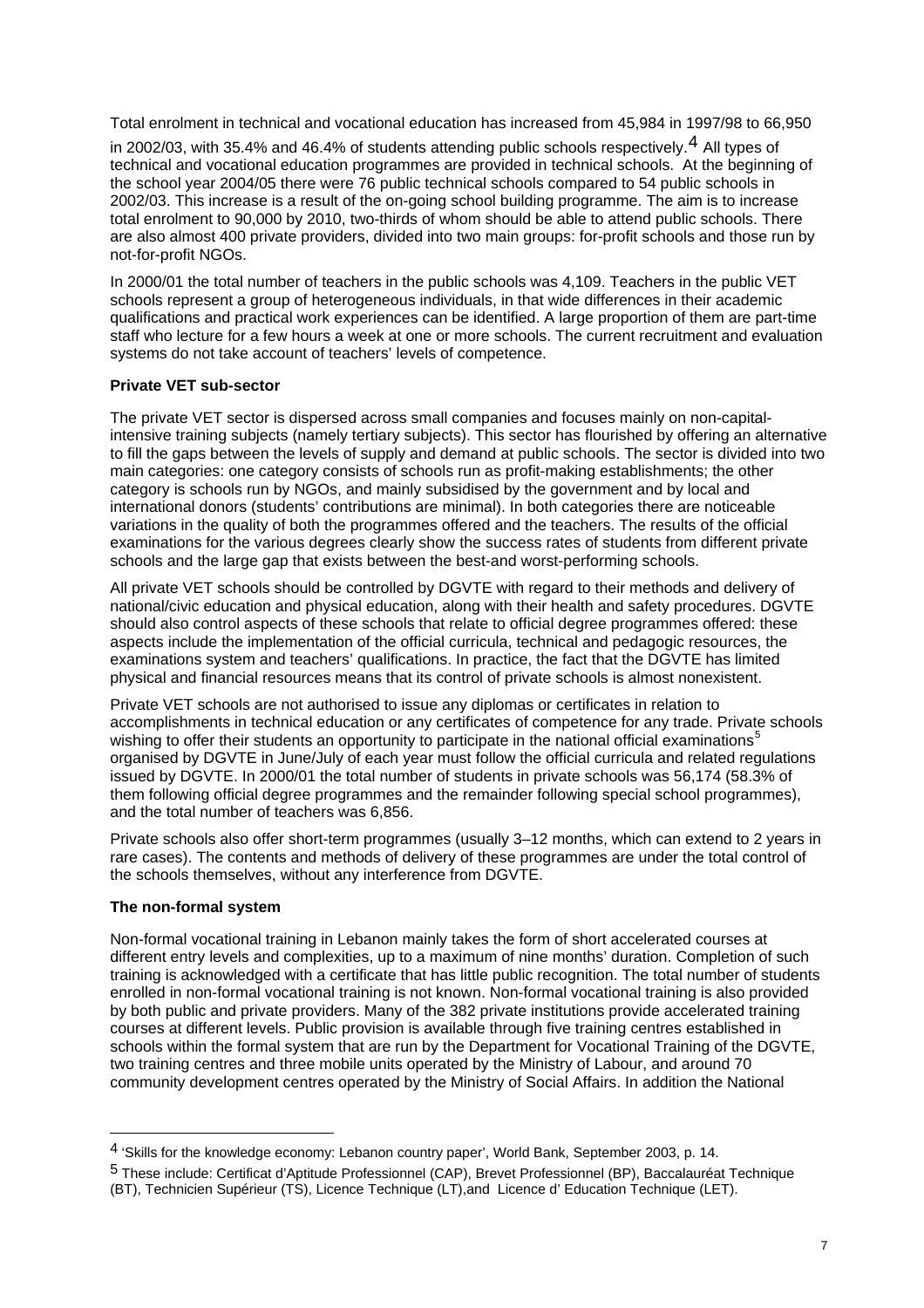Employment Office and the Ministry of Social Affairs both make training available to their client groups by sub-contracting to private providers.

NGOs are playing an active role in the provision of training, targeting those with low educational achievements, and especially women. The most prominent of these training activities are those provided through the Intensive Vocational Training Project. Such training is based on regular courses offered by seven participating centres but is condensed into full-time (three-month) and part-time (six-month) courses. The government can play an important role in channelling funds to support an enlarged role for NGOs in training for the informal sector.

## **Continuing training**

Little is known about the continuing training sector in Lebanon. Training in the private business sector is offered by a small number of consulting firms, as one of several services offered to clients. Some of these firms prepare, advertise and deliver training courses on management and HRD subjects to paying participants. Consulting firms also offer training within companies through custom-built courses. These are usually designed on the basis of the results of a needs assessment survey conducted by the consultants. The selection of trainees can also be part of the consultants' assignment. On the other hand, some large and medium-sized organisations in the private sector that have an established human resource department with a training section run their own in-house training. This is carried out by company trainers, where they exist, or with the assistance of training consultants. Furthermore, some sector-based organisations, such as the Association of Banks, offer regular lectures and seminars dealing with subjects suggested by their members.

## **Policy, governance and management**

### **General education**

The government's immediate priority in the education sector is, understandably, the reconstruction and rehabilitation of schools, mainly through the Council for Development and Reconstruction (CDR). In 2004 CDR planned to build 90 new schools. In parallel, the government engaged in more qualitative and long-term initiatives: a restructuring of the system into four cycles; the launch of a curriculum reform; the engagement and training of teachers in the use of the new curriculum; and revising the examination and analysis of student achievements. Nevertheless, a clear strategic approach towards education is still absent.

In 1999 a high-level committee undertook identification of policy goals for the general education stream. In 2004 a participatory approach was adopted to identify key themes for reforms: access and equity; financial resources; governance; human resources; quality; and the role of the school in Lebanon's development. The concrete formulation of the education strategy is yet to be finalised.

## **Vocational education and training**

The VET system has suffered from the absence of a comprehensive policy linking it to the needs of the labour market. Five-year plans have mainly addressed the number of students that should be enrolled in vocational and technical education, the proportion that should be able to attend public institutions and the number of schools to be built. In 2001 the government of Lebanon took the first steps in drafting a strategic framework for the development of the TVET sector. A strategy document was prepared and approved by the minister and subsequently ratified by the Council of Ministers. It describes the context and current status of TVET in Lebanon, and presents guidelines and a statement of intent for its reorientation. The topics discussed relate mainly to governance; finance and accountability; stakeholders and labour market links; relevance, quality and efficiency; and institutional capacity development and management. The intention is that during 2005 a development plan to implement the strategy will be prepared and a fully operational TVET Planning, Monitoring and Evaluation Unit established. A Vocational Education Management Information System is also expected to be operational by mid 2005.

## **Higher education**

There is no information available on on-going reforms in the higher education sub-sector. The most recent and interesting initiatives in this sector include (i) the national workshop on the reorganisation of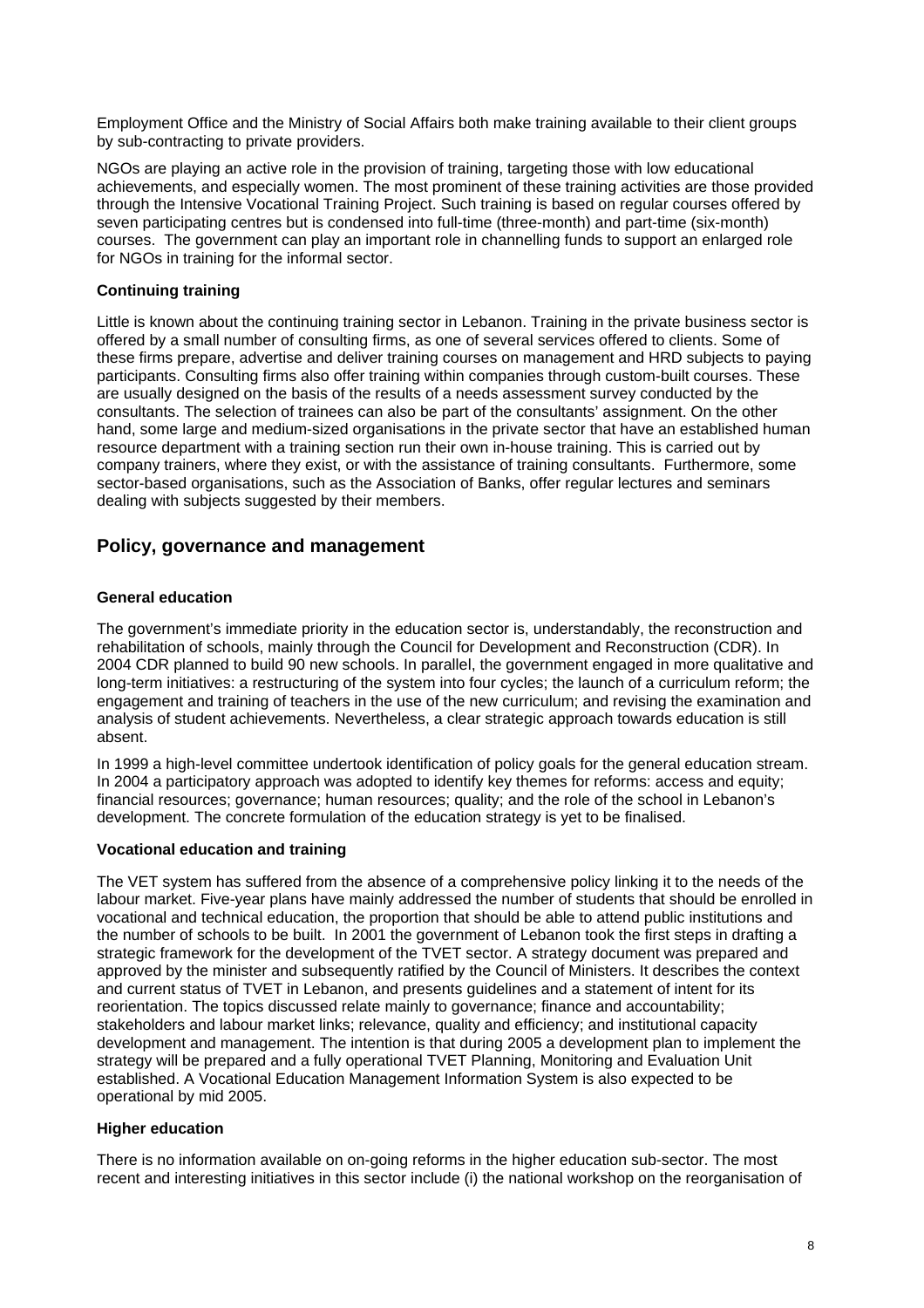private higher education, held in 2004 under the auspices of the Minister of Education, which covered licensing and assessment issues, management responsibilities, management of pedagogical, technical and administrative resources, quality assurance and support services, and assessment monitoring and continuing improvement; and (ii) the science, technology and innovation policy initiative (STIP) for Lebanon, which aims to create high-quality jobs and investment and investment opportunities, and which has been implemented under the auspices of the Lebanese National Council for Scientific Research (NCSR) and supported by the UN Economic and Social Commission for Western Asia (ESCWA), UNESCO and Arab League Educational Cultural and Scientific Organization (ALECSO).

# *Summary*

*The Lebanese education system is unique in the region, with an important private sector that has always played a pivotal role in education provision and financing. Though the NGOs do not play a formal role in the definition of VET in Lebanon, in reality the NGOs are involved in much innovation within the system and should be considered as important actors in the VET system.* 

*Following the civil war the government's immediate priority in the education sector was the reconstruction and rehabilitation of schools and TVET institutions. The qualitative and more long-term reforms are progressing very slowly in both the general education and VET sub-sectors. The MEHE, with its limited physical and financial resources, is unable to steer and assess the quality of private and public schools.* 

# **3. Current EU interventions in education and training in Lebanon**

# **MEDA VET project**

The EC is preparing a new project in the VET field. The project's specific objective is to promote a sustainable and replicable model for matching the demand for and supply of skills in the agro-food sector. The project is intended to achieve the following results: (i) an improvement in the ability of the agro-food industry to identify and formulate its skill needs; (ii) the creation of a VET institution through a partnership of the Syndicate of Lebanese Food Industries and the DGVTE; (iii) the provision of information on employment and training opportunities in the agro-food sector to individuals and enterprises.

# **Other EU initiatives**

A number of EU-funded projects have supported several NGOs in the development of vocational training, particularly for socially disadvantaged groups. This assistance has included equipment and technical assistance to develop training courses. Two feasibility studies have also been carried out in the printing and agro-food sectors. These studies examined the feasibility of creating relevant education and training facilities in the two specific areas.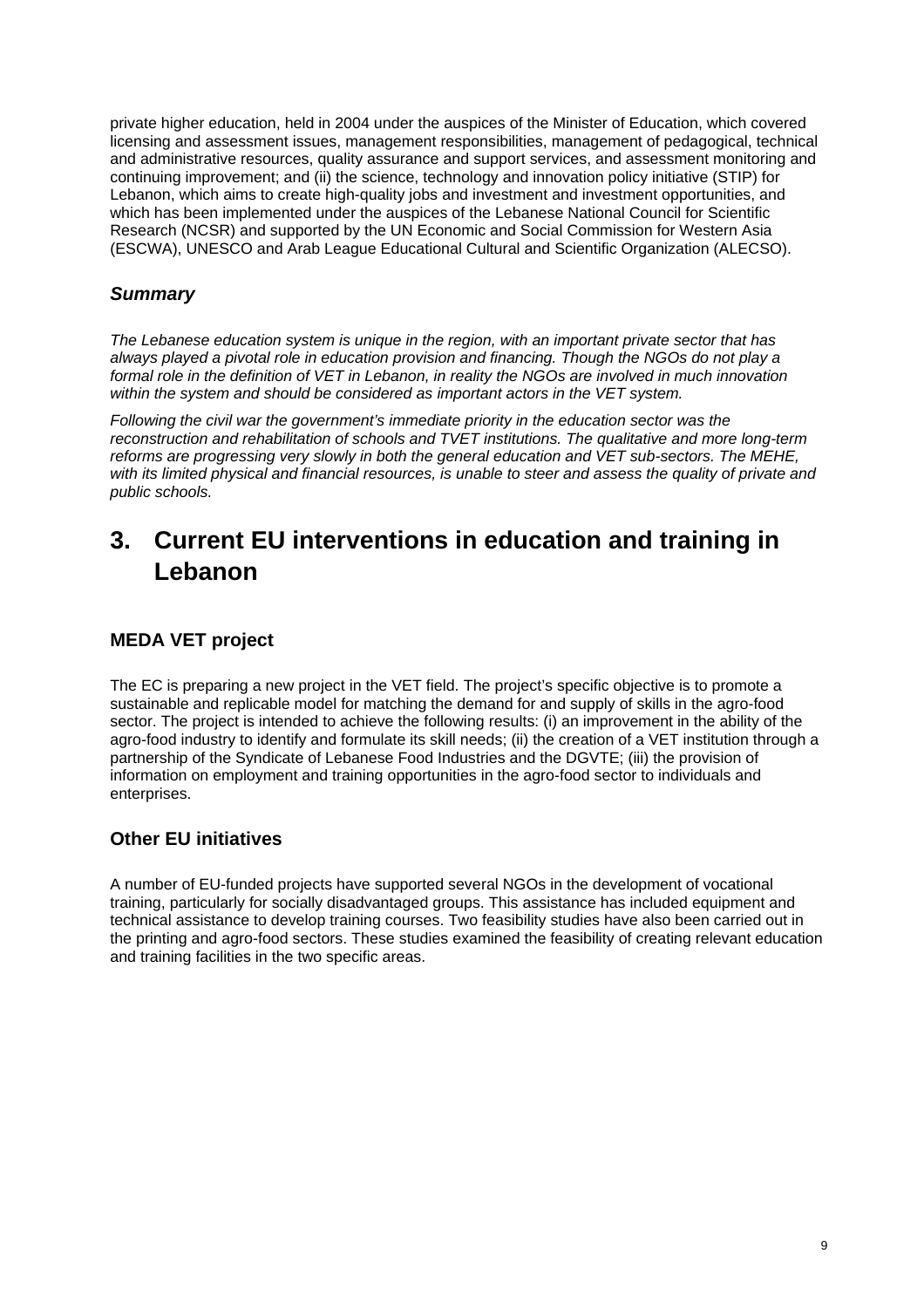# **Key lessons learned from EC support**

The EC has to date been reluctant to support the education sector. With the exception of the previous education project and the continuing TEMPUS initiative, its intervention in the sector has been very selective and has focused on support to civil society, taking a target group approach rather than a system approach.

# **4. Significant investment by other donors in the field of HRD**

Since the end of the civil war Lebanon has received support from a number of different sources, including multilateral and bilateral donors and international NGOs. In terms of financial contributions, most of the support has been for the school building and refurbishment programme. However, assistance has also been provided to improve the relevance and quality of education and VET.

## **World Bank**

The World Bank is a major donor in the education sector. In the late 1990s two loans of USD 56.57 million and USD 63 million were negotiated for general education and VET respectively. Both projects failed to achieve their target objectives. As a result, in early 2004 agreement was reached with the government to adopt an integrated sector-wide approach to the further development of education in Lebanon. The new project is focusing primarily on: (i) developing an integrated sector strategy for the general and vocational education streams; (ii) undertaking a comprehensive assessment of the financing of both public and private general and vocational education; (iii) undertaking an organisational review; and (iv) developing an education management information system.

## **Other banks and funds**

The construction of a total of 42 new schools is being financed through the Arab Fund for Social and Economic Development (USD 30 million), the Islamic Development Bank (USD 30 million) and the OPEC Fund for International Development (USD 4 million).

## **Gesellschaft für Technische Zusammenarbeit (GTZ)**

Since 1996 the German organisation GTZ has supported the introduction of a three-year dual vocational education programme in cooperation with the Department for Technical and Vocational Education. The objective of this project (EUR 1.5 million) is to improve the availability of skilled workers in the Lebanese labour market through the introduction of a cooperative vocational training system. There are currently a total of 900 students enrolled in the programme. The purpose of the programme is to ensure that students obtain industry-relevant vocational education through the involvement of employers in the definition of needs and curricula as well as in the delivery of practical training. Other components of the project relate to the development of a three-year post-secondary 'Meister' programme which follows at least two years of practical work experience after the end of the dual programme or BT. The project also addresses the training of trainers.

## *Key lessons learned from donors' support*

*The first key lesson learned from both of the on-going initiatives in the VET sector (GTZ and the World Bank) is that government ownership of a project's concept is vital, and that early involvement of the implementing institutions is particularly important. The second lesson is that projects should give adequate attention to improving the technical and managerial capabilities of the institutions concerned. A further lesson is that the capacity to absorb international assistance appears to be greater at the level of individual institutions than at the systemic level. Close cooperation with donors is necessary for the design and implementation of further EC support. The EC should capitalise in particular on work undertaken in the education sector by GTZ and the World Bank, and should take lessons from failures, particularly in the VET sector.*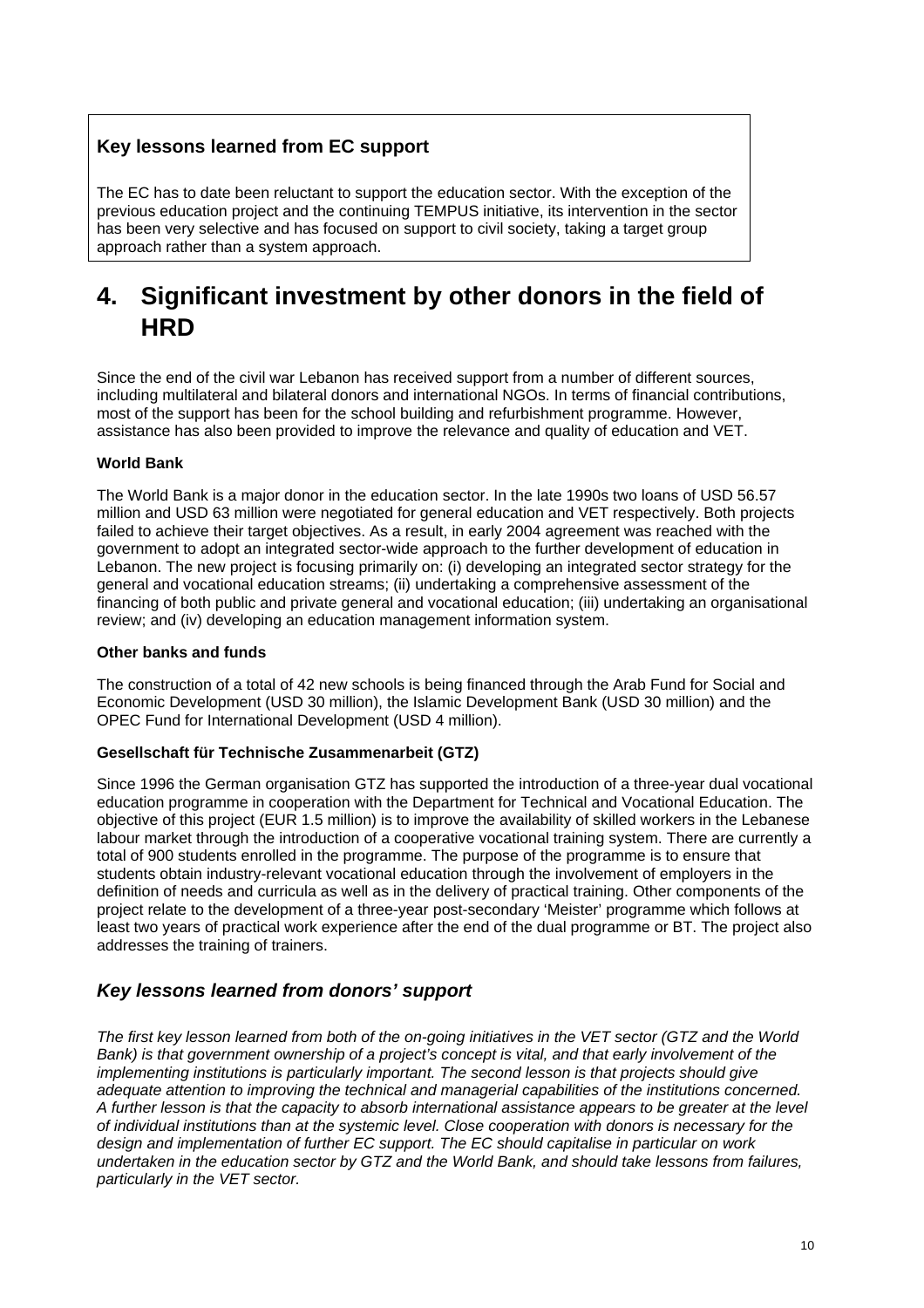# **5. Main challenges for HRD and labour market related reform and modernisation processes**

The increase in unemployment among educated workers suggests that the education system is not tailoring the skills of the future labour force to the needs of the labour market. Learning achievements and the links between education and the labour market need to improve markedly if Lebanon is to have the skills to compete in the global knowledge economy. The two main issues for the sector are: (i) the low levels of efficiency and quality; and (ii) the weak public institutional, steering and management capacities.

# **Quality of education and training**

## **Effectiveness and efficiency**

The general education sector is faced with a need to address issues of weak institutional and management capacity and low levels of efficiency and quality. Furthermore, complex political, religious and community relationships interfere in decision-making regarding school facilities and their location. Low levels of internal efficiency are mirrored by a great deal of repetition and high drop-out rates at all levels of education (18.9% at the elementary level, 22.8 % at the intermediate level and 10.6% at the secondary level). The recent performance of Lebanese students in international standardised testing was poor, reinforcing concerns about the declining quality of education.

With regard to the VET sub-system, the success rate in the national examinations for official degrees, as prepared and administered annually by DGVTE, can be used as an indicator of the performance of the present VET system. In 2000, 9,616 students successfully passed and graduated, representing about 55% of the total number of candidates. It should be noted that the practice of lowering the examination pass marks in some fields and for some degrees was widely used in the past to maintain the success rates at acceptable levels. However, these rates indicate that the young people leaving the formal education system are not equipped with any particular skills or competences that are validated by schools and DGVTE. The current system is not based on a modular structure that would allow such validation. On the other hand, employers in the private business sector complain that technical school graduates are not adequately equipped with technical knowledge and managerial skills.

Research by the ETF in 2001 and 2003 indicates that there is an evident mismatch between the output of the VET provision and the skill needs of industries and services. This results in a supply-driven model with low levels of internal and external efficiency. It leads to a growing imbalance between the overall supply of and demand for labour and to an increase in unemployment. Among other causes, three key problems contribute to this mismatch, and need to be addressed: (i) insufficient knowledge of the actual labour market, which creates unfavourable conditions for the promotion of skills and employment; (ii) the weak institutional framework of labour institutions; and (iii) the lack of labour market information.

## **Curricula reform**

The lack of labour market information has produced outdated curricula in terms of both the occupations for which individual education programmes exist and the vocational and technical content taught within a given programme, which has not kept pace with technological developments. Furthermore, the relationships between the main components of the curricula need to be reviewed, i.e. between general education, vocational and technical education and the practical components. The lack of labour market information has not been addressed through a partnership between the productive sector and the VET system, and the revision and development of curricula are still to a large extent driven by educationalists. A major criticism of VET in Lebanon is the low level of practical training. There is no existing mechanism that provides structured workplace training for students and trainees, and most school workshops are inadequately equipped for ensuring that students and trainees are able to gain relevant practical skills.

The weak role of the Center for Educational Research and Development (CERD) in the educational research and development field, and particularly in the area of VET, is a major constraint for the successful design, implementation and evaluation of curricula reform. The VET unit within CERD is understaffed and has a low level of expertise in the field.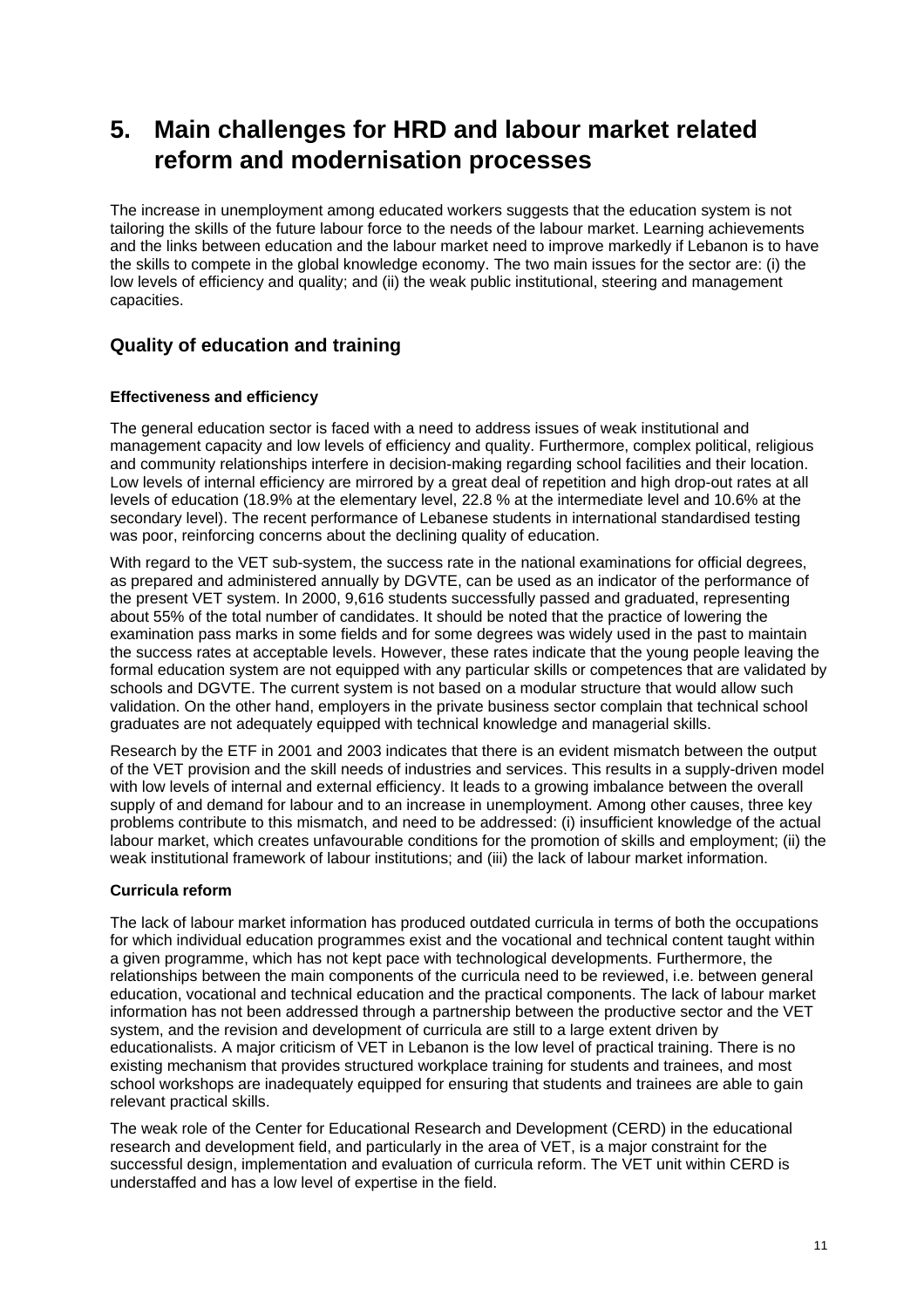## **Teacher and trainer training**

The level of training for teachers and trainers entering the profession is considered to be inadequate for the delivery of modern VET programmes, and initial teacher training implemented by the Institut pédagogique national de l'enseignement technique (IPNET) has not been adapted to the revised VET curricula. Furthermore, trainers often do not have sufficient experience in industry to enable them to deliver training of the appropriate quality. This situation is not addressed through continuing staff development for teachers and trainers. Less than 10% of teachers and trainers currently participate in upgrading courses every year. Moreover, the career path of teachers and trainers, with its low salary levels, is not seen as sufficiently motivating.

## **Institutional and steering capacities**

A Higher Council for TVET was established in 1960 with a mandate to provide long-term advice to the Minister of Education. The Council comprises 11 members representing public administration, social partners and private VET providers. While a body of this nature can potentially play a valuable role, it is understood that no meetings have been held for a number of years, leaving all decision-making in the hands of the minister and advisers.

Furthermore, the participation of the social partners in the steering of TVET services is constrained by the lack of a private sector strategy for HRD and limited capacity to contribute to the steering of the system.

The capacity of MEHE is also at a low level, partly because it is grossly understaffed. In the VET subsystem the DGVTE continues to have problems in terms of its ability to absorb the technical assistance provided by donors and to manage the system. The lack of capacity is also mirrored in the inadequate licensing system for private training providers and the absence of evaluation tools for public ones, resulting in a lack of information on the quality of training provision in both the private and public sectors.

The Ministry of Education's insufficient institutional capacity to design and implement systemic reforms is a major issue that should be addressed in the future.

## *Summary*

*As the analysis of the two sub-sectors (general education and TVET) shows, it is apparent that there is a series of core issues that are interconnected and common to both sectors: low quality, inadequate institutional and steering capacities, and slow reform processes.* 

# **6. Levers in HRD and related labour market policies through which sustainable system reform can be triggered**

## **Fields of cooperation**

It is evident that significant 'hard' investments that will incur a high level of recurrent cost have now been made (the building of schools and VET institutions). International support should therefore include interventions dealing with quality and sustainability, for both the public and private sectors, including NGOs.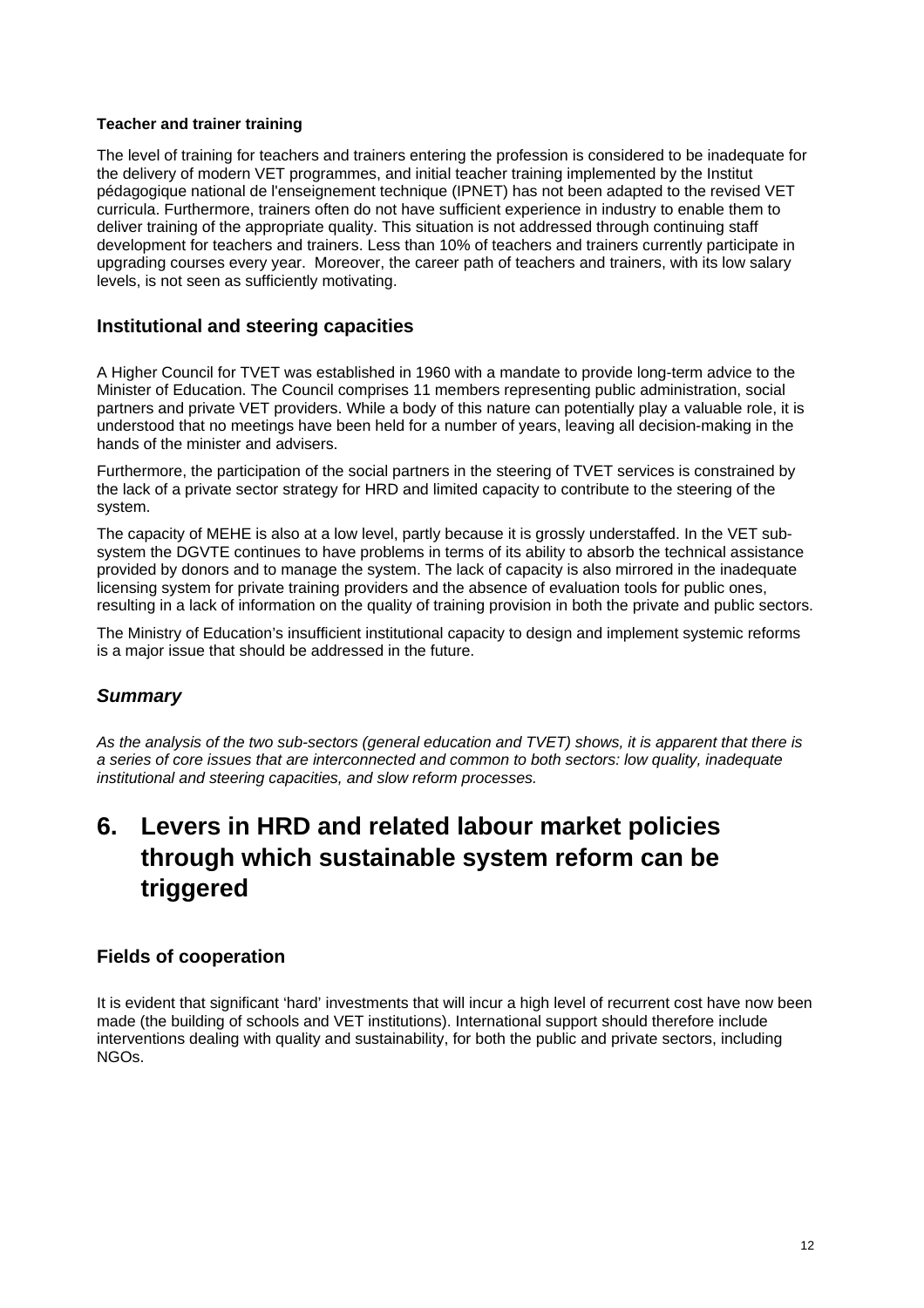# **Improving the quality of the education system**

### **Improving the effectiveness and efficiency of education institutions**

The objective is to enhance the participation of communities in the decision-making process at school level through capacity building, and through the introduction of greater autonomy for schools and VET institutions in financial management, personnel management and pedagogical matters. This could be achieved by, for example, reviewing and modernising the internal organisation of educational institutions in order to make them more client-oriented; improving the links, at operational level, between educational institutions, local communities and enterprises, which could lead to a better quality of teaching and training delivery. This should include equipping the educational institutions concerned with facilities appropriate to revised curricula and the use of new technologies.

### **Enhancing the training of teachers and trainers**

The management and organisation of teacher and trainer training is an important starting point in underpinning reform efforts in the education system, particularly in the VET sub-system. International support should aim to make the Institut pédagogique national de l'enseignement technique (IPNET) a centre of excellence. The institute would be responsible for all training of teachers and trainers, including pre- and in-service training, and for constantly monitoring and evaluating the skills of teachers and trainers. Furthermore, the institute should have the resources, confidence and authority of the government, private training providers and key stakeholders of industry to become the reference point for HRD within the education system.

### **Improving the educational research and development function**

The development of sound national capacity to undertake studies relating to skill needs, curriculum development and the assessment and evaluation of students and institutions, and to adopt innovative approaches to education. It should also support the necessary institutional restructuring and professional development of local staff. Ideally, educational research and development and sector analysis should emerge from collaborative efforts of the Center for Educational Research and Development (CERD) and universities under the auspices of the MEHE. Donors' interventions should include capacity building for the establishment of a sustainable system for educational research and development through sustainable partnerships between ECRD and public and private universities.

## **Developing institutional capacities**

The sustainable implementation of systemic reforms requires an adequate institutional context. The Lebanese education system currently lacks the capacity to change, without substantial international support. EC support for institutional development should be long-term-oriented and should target in particular the most stable in terms of management and structure the "meso" level (DGVTE, CERD and IPNET). This should broadly cover strengthening the operations and human resources of each institution and the process of coordination across institutions.

Institutional development should also help in specifying national evaluation policies; implementing mechanisms to evaluate institutions and to establish rules for the accreditation of public and private institutions; evaluating the costs and benefits of training and education; and assessing the achievements, quality and outcomes of education and training.

## **Promoting continuing training**

The active population of Lebanon is increasing. Given the clear evidence of market failures in continuing training in the Lebanese context, donors should support the Lebanese government in its role in developing continuing training by promoting well-designed co-financing arrangements; creating the structural preconditions for reaping the benefits of continuing training (through information, guidance and a transparent certification system); improving delivery and quality control by using the existing resources of public and private educational institutions (VET and higher education); and working for improved policy coordination and coherence between different ministries and social partners.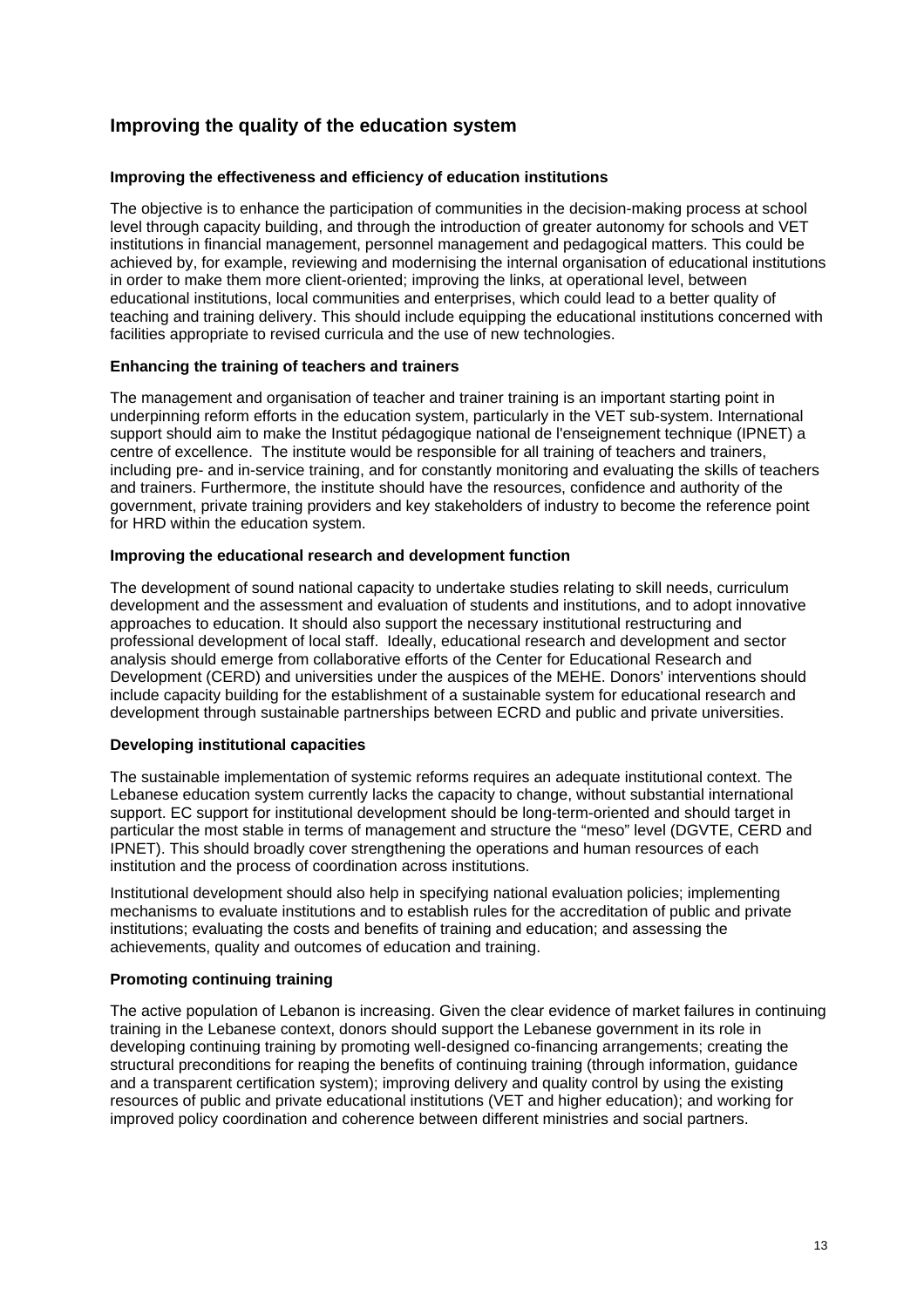## **Instruments**

The following section describes a range of instruments that could be used to implement the above mentioned interventions.

## **Catalyst/pilot activities**

The World Bank's experience in the education system demonstrated that an immediate systemic approach in Lebanon is very risky, and in most cases ineffective. The system requires more catalyst/pilot actions that can be implemented immediately, given the inadequate institutional framework and the lack of skilled administrative staff. Such catalyst/pilot activities should allow the VET system to obtain tangible results that could be used as a benchmark and success story for the whole system.

### **Bottom-up approach**

A bottom-up approach seems to be the most relevant and effective approach for donor intervention in Lebanon. Various donor projects have demonstrated that schools, lycées, colleges and other institutions are more responsive and open to development than administrations and supporting institutions. This has also been the case for initiatives in other areas (such as the EC project for municipalities). This approach could be used when supporting the improvement of the effectiveness and efficiency of educational institutions.

### **Is SWAP relevant?**

It is clear that the situation in Lebanon, and particularly in the country's education system, is not receptive to immediate SWAP intervention, although the World Bank is planning such intervention (see the section on donor support). If SWAP intervention is to be designed, it should be phased over two stages. The first phase should prepare the ground for successful implementation, particularly through the development of institutional capacities, the elaboration of regulations guaranteeing successful implementation, and the initiation of pilot projects and bottom-up approaches that prepare the ground for more important developments. The second phase could then be dedicated to the implementation of SWAP within the conducive environment created during the first phase.